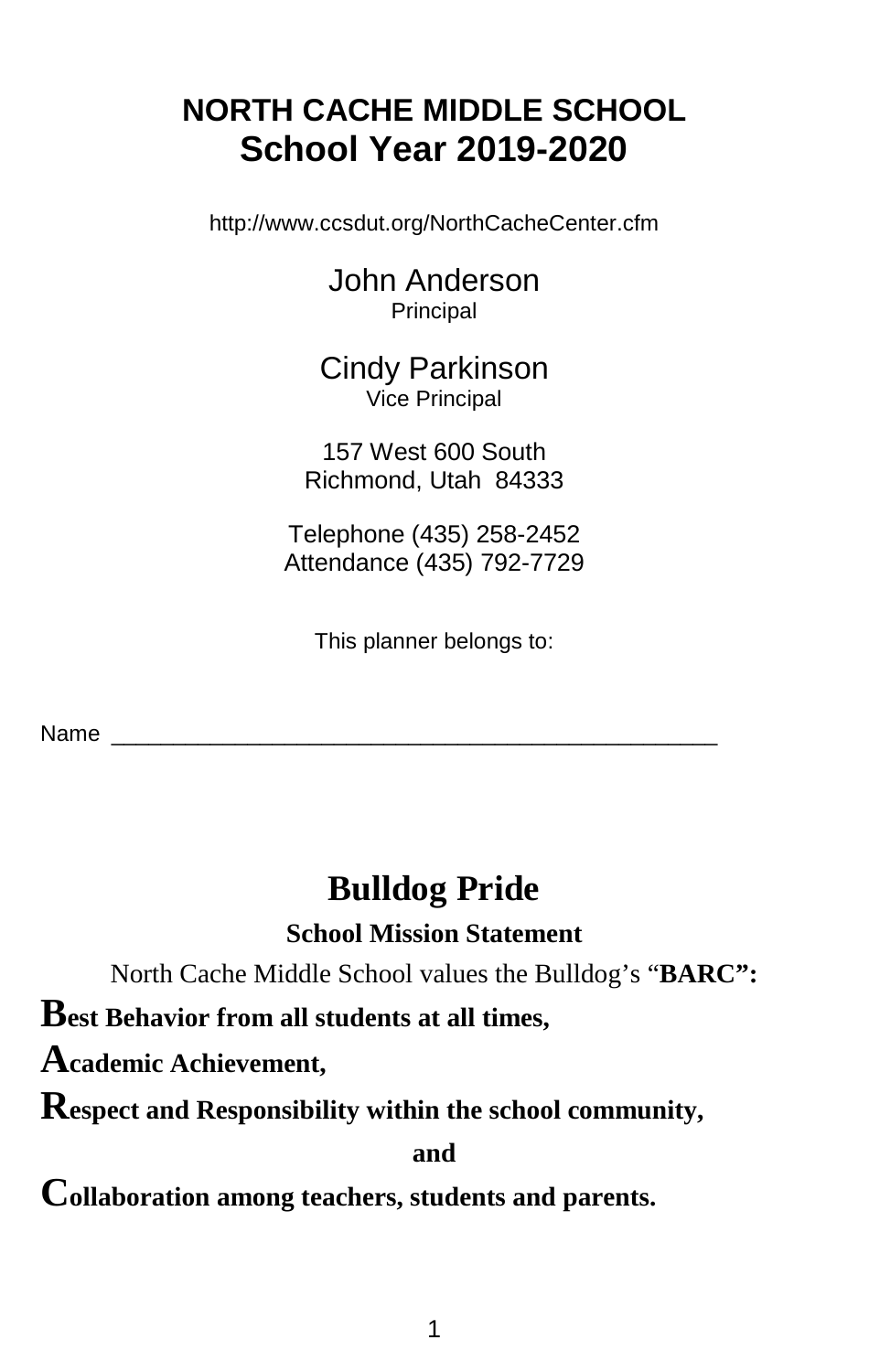# **Welcome to North Cache!**

Our school is great because of the students and staff that are here. As you begin your school year, we encourage you to study, learn, participate, contribute and make a difference. We want you to look forward to many enjoyable and worthwhile experiences as a member of our student body. Live and display "Bulldog Pride" and have a great year!

#### **North Cache Philosophy**

The philosophy of North Cache is to provide a safe and positive learning environment that encourages and recognizes active learning, healthy and happy lifestyles, and a respect for self and others.

At North Cache, we are committed to meaningful student learning and the attainment of highly functional levels of performance and knowledge acquisition. We Believe:

- a. All students can learn.
- b. Grades are based learning outcomes.
- c. Preventative programs are more effective than remediation.
- d. High Expectations + Responsibility = High Student Achievement.

During this time of your life, education is your career. Coming to school is your "job." Your job expectations are:

- a. Take paper and pencil/pen to each class daily.
- b. Take your student handbook to each class daily. Your student handbook is also your hall-pass and should have your teacher's initials, date and time in it if you are in the hall. Your handbook is also to be used to plan and achieve your homework. Should you lose your planner a replacement can be purchased from the office.
- c. Take appropriate materials to each class every day. Bring paper, something to write with, textbook, completed assignments etc.
- d. Be responsible for your own learning at school. Learning is your first responsibility. You should not socialize during class time. Socializing interferes with both learning and the general atmosphere of the classroom.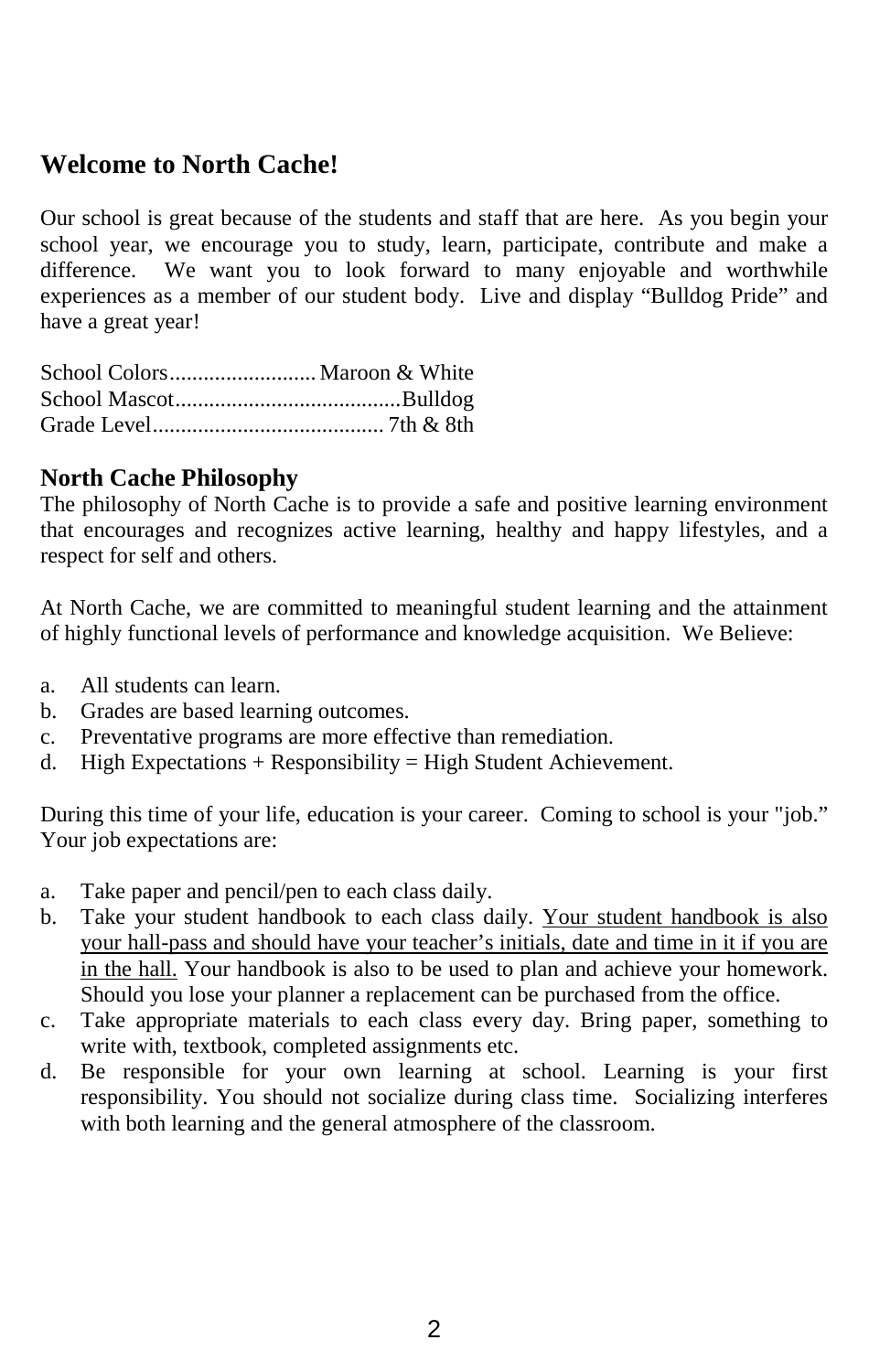#### **North Cache DRSL's (Desired Result for Student Learning) will be a foundation for instruction.**

#### *Lifelong Learners*

- Students will strive for excellence and create quality work by analyzing the nature of a task and demonstrating the decision-making skills necessary to effectively accomplish the task.
- Students will acquire math, reading, science and communication skills necessary for success.

#### *Respect & Responsibility as an Integral Part of Learning*

 Students will be familiar with and apply the elements of Bulldog Pride into their daily actions.

#### *Effective Communicators*

- The North Cache Community will communicate with clarity, purpose, and understanding using a variety of methods.
- Students will communicate positively with appropriate language.

# **Office Staff**

| <b>Assistant Principal</b><br>Counselor<br>Counselor<br>Counselor<br><b>Head Secretary</b><br><b>Assistant Secretary</b><br><b>Attendance Secretary</b><br><b>Lunch Secretary</b><br>Head Custodian<br><b>Resource Officer</b> | Principal |
|--------------------------------------------------------------------------------------------------------------------------------------------------------------------------------------------------------------------------------|-----------|
|                                                                                                                                                                                                                                |           |
|                                                                                                                                                                                                                                |           |
|                                                                                                                                                                                                                                |           |
|                                                                                                                                                                                                                                |           |
|                                                                                                                                                                                                                                |           |
|                                                                                                                                                                                                                                |           |
|                                                                                                                                                                                                                                |           |
|                                                                                                                                                                                                                                |           |
|                                                                                                                                                                                                                                |           |
|                                                                                                                                                                                                                                |           |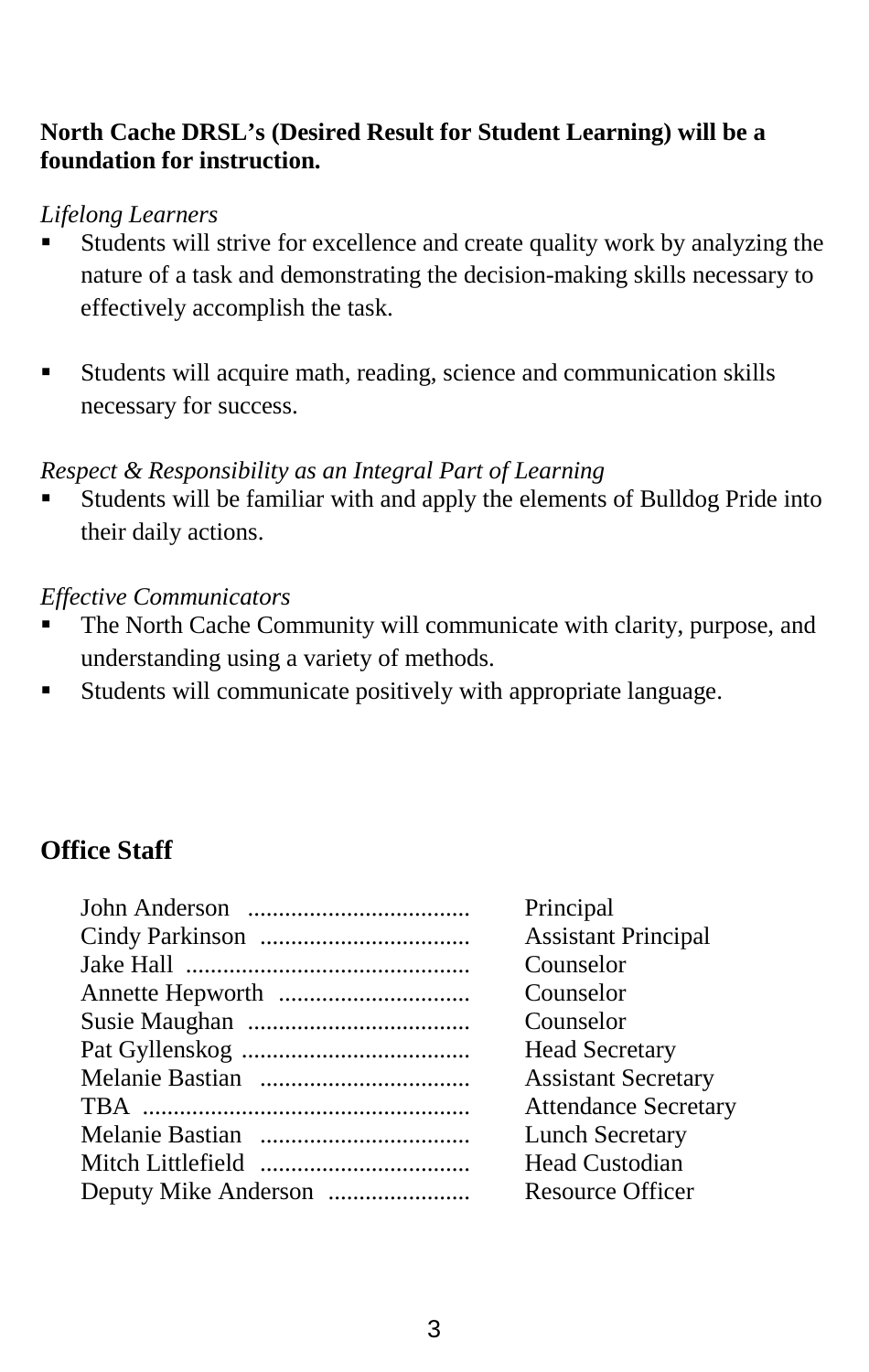# **NORTH CACHE BELL SCHEDULE**

| 7 <sup>th</sup> Grade    |       |       |                       |       |       |
|--------------------------|-------|-------|-----------------------|-------|-------|
| <b>Monday - Thursday</b> |       |       | Friday                |       |       |
| 1 <sup>st</sup>          | 8:00  | 8:51  | 1 st (Announcements)  | 8:00  | 8:05  |
| 2 <sub>nd</sub>          | 8:56  | 9:47  | 1 <sup>st</sup>       | 8:05  | 8:50  |
| 3 <sup>rd</sup>          | 9:52  | 10:43 | 2 <sup>nd</sup>       | 8:55  | 9:40  |
| <b>BARC</b> Time         | 10:50 | 11:27 | 3 <sup>rd</sup>       | 9:45  | 10:30 |
| 7 <sup>th</sup> Lunch    | 11:27 | 11:57 | 4 <sup>th</sup>       | 10:30 | 11:20 |
| 4 <sup>th</sup>          | 12:02 | 12:53 | 7 <sup>th</sup> Lunch | 11:20 | 11:50 |
| 5 <sup>th</sup>          | 12:58 | 1:49  | 5 <sup>th</sup>       | 11:55 | 12:40 |
| 6 <sup>th</sup>          | 1:54  | 2:45  | 6 <sup>th</sup>       | 12:45 | 1:30  |
|                          |       |       |                       |       |       |
| 8 <sup>th</sup> Grade    |       |       |                       |       |       |
| <b>Monday - Thursday</b> |       |       | Friday                |       |       |
| 1 <sup>st</sup>          | 8:00  | 8:51  | 1 st (Announcements)  | 8:00  | 8:05  |
| 2 <sub>nd</sub>          | 8:56  | 9:47  | 1 <sup>st</sup>       | 8:05  | 8:50  |
| 3 <sup>rd</sup>          | 9:52  | 10:43 | 2 <sup>nd</sup>       | 8:55  | 9:40  |
| <b>BARC</b> Time         | 10:50 | 11:27 | 3 <sup>rd</sup>       | 9:45  | 10:30 |
| 4 <sup>th</sup>          | 11:32 | 12:23 | 4 <sup>th</sup>       | 10:35 | 11:20 |
|                          |       |       |                       |       |       |
| 8 <sup>th</sup> Lunch    | 12:23 | 12:53 | 5 <sup>th</sup>       | 11:25 | 12:10 |
| 5 <sup>th</sup>          | 12:58 | 1:49  | 8 <sup>th</sup> Lunch | 12:10 | 12:40 |

# **Trimester Dates**

| 1st trimester | August 21 - November 18     | $(60 \text{ Days})$ |
|---------------|-----------------------------|---------------------|
| 2nd trimester | November $19$ – February 27 | $(60 \text{ Days})$ |
| 3rd trimester | February 28 – May 29        | $(60 \text{ Days})$ |

# **Parent/Teacher Conferences**

| October 3   | $3:30-6:30$ PM  |
|-------------|-----------------|
| *October 4  | $8:00-11:00$ AM |
| January 16  | $3:30-6:30$ PM  |
| *January 17 | $8:00-11:00$ AM |
| April 16    | $3:30-6:30$ PM  |
| *April 17   | 8:00-11:00 AM   |

**\*Indicates that no school will be held on these conference days.**

## **School Will Not Be In Session On:**

| Labor Day                | September 2, 2019           |
|--------------------------|-----------------------------|
| Professional Development | October 11, 2019            |
| <b>Fall Break</b>        | October 17-18, 2019         |
| Thanksgiving             | November 27-29, 2019        |
| Christmas Vacation       | December 23-January 1, 2020 |
| Human Rights Day         | January 20, 2020            |
| Presidents Day           | February 17, 2020           |
| Professional Development | March 13, 2020              |
| Snow Make-Up Days        | April 1-3, 2020             |
| <b>Spring Vacation</b>   | April 1-3, 6, 2020          |
| Memorial Day             | May 25, 2020                |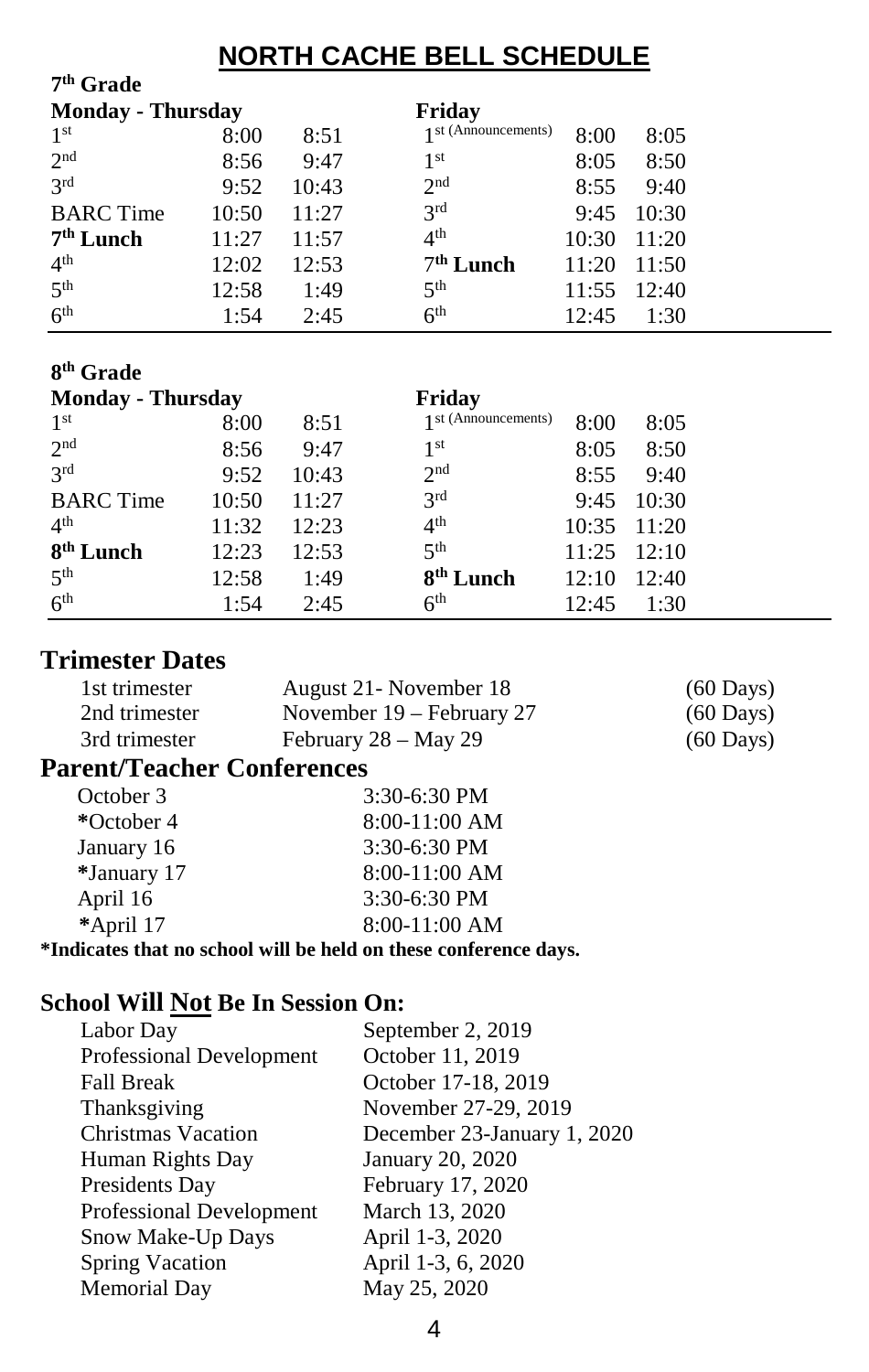#### **Attendance Policy**

Excessive absences have a negative impact on student learning due to missed instruction. Parents may access student attendance records, and sign up for attendance alerts by phone, text or email using *PowerSchool***. Parents/guardians have until one week after the absence to excuse it.** Attending school is the responsibility of the student and their parents or guardian. Utah State Law requires all students to attend school until students are 18 years old. We understand there may be illness or special emergencies that require students to be absent from school. Attendance letters will be mailed home as indicated below in order to keep parents informed of student absences. **We urge parents to help their student by not scheduling activities or doctor appointments for your students during school time** or keeping students home for non-emergency family business. Excessive absences will be reported to juvenile authorities. Parents who willfully allow or keep their students out of school for inappropriate reasons are guilty of educational neglect. (UCA 53A-11-103)

#### **Absences Procedures:**

- Students arriving after school has begun need to report to the office for an admit slip and will not be admitted to class without it. A signed note from a parent/guardian should accompany the student explaining the reason for being late.
- School activity absences will be automatically excused.
- Absences must be verified by a parent/guardian within one week after the absence. **The school attendance phone number is 792-7729.**
- It is the student's responsibility to contact teachers, make up missed work, and return it in a timely manner after being absent.
- It is best to contact teachers directly regarding missed work. The school may collect homework **after the 2nd day** of consecutive absence. Call the school to make the necessary arrangements.

School Interventions for Absences (Reset each trimester):

- 28 class periods (4 days) =  $1<sup>st</sup>$  Attendance letter mailed to remind students of the importance of school attendance.
- 42 class periods (6 days) =  $2<sup>nd</sup>$  Attendance letter mailed, student meeting with social worker/counselor to evaluate.
- 56 class periods (8 days) =  $3<sup>rd</sup>$  Attendance letter mailed, meeting between administration and legal guardian.
- 70 class periods (10 days) =  $4<sup>th</sup>$  Attendance letter mailed, and referral to mediation with courts. The student may be unenrolled from the school.

### **Assembly Behavior**

Students will have the opportunity to experience a variety of assembly programs during the school year. Inappropriate behavior in school may keep students from attending assemblies. There is a standard of conduct that is expected of all students while in attendance of assemblies. It is that you:

- Report to your assigned class before attending an assembly.
- Attend assemblies; sit with your assigned teacher and class.
- Do not bring food or drink to the assembly area.
- Give polite attention to the speaker or performers. Clapping is the appropriate. Talking, whispering, whistling, yelling, stamping feet 'booing' are discourteous.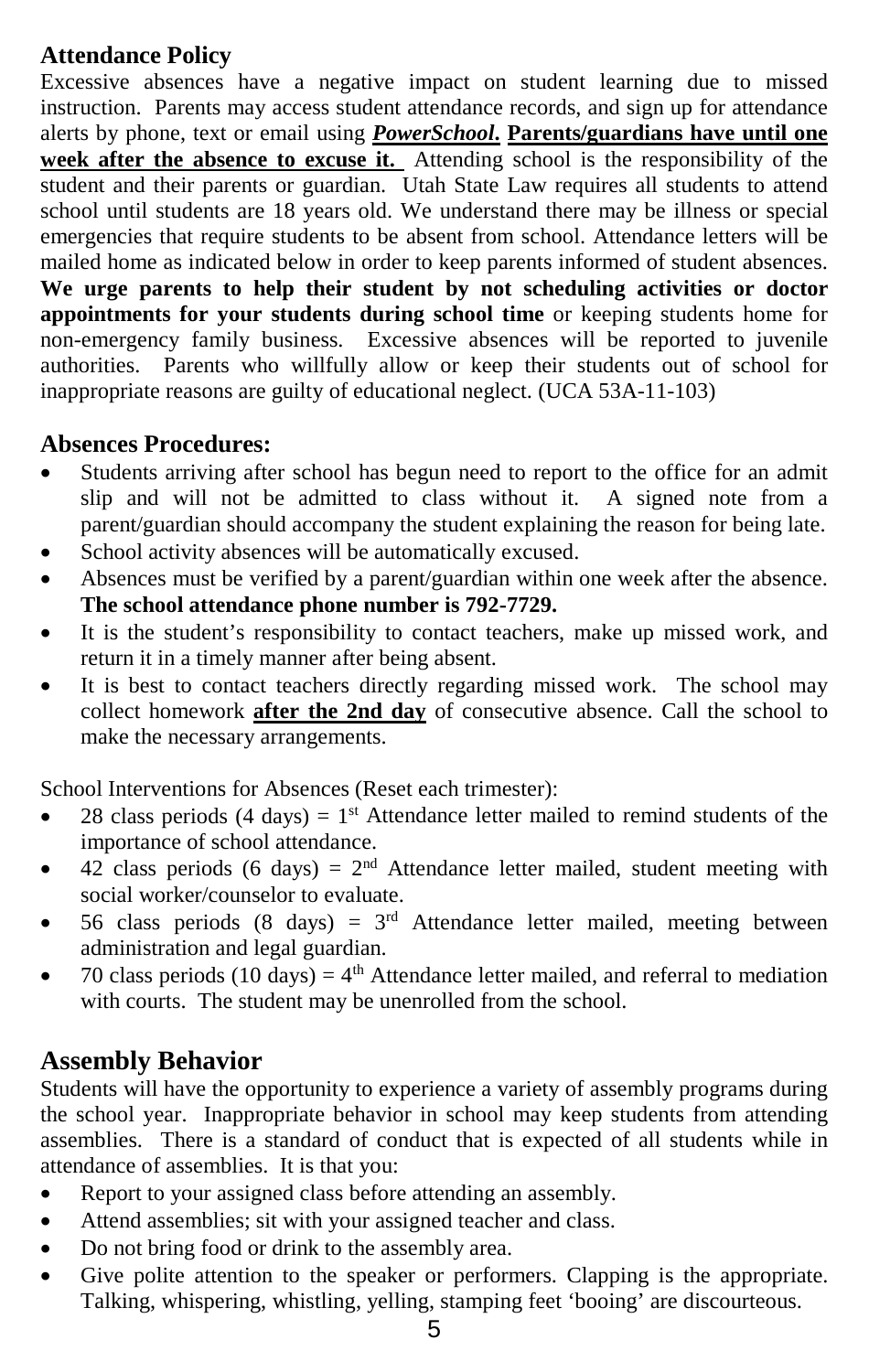# **Awards**

A special assembly will be held at the end of the year to honor 4.0 students, Honor Roll (3.667 GPA), attendance, academic excellence, departmental awards, as well as other awards. North Cache staff is extremely proud of the students who qualify for these honors.

# **BARC Time**

BARC Time is an academic session which allows teachers to request (Pink Slip) a student to attend their BARC Time session for that day. (Mon-Thurs). If a student is not requested (Pink Slipped) by a teacher, they receive a Green Stamp in their Student Handbook.

- Pink slipped students will report to their designated teacher to receive reteaching/tutoring, take/makeup exams/quizzes or labs, and/or complete or gain help with homework.
- Students with Green Stamps in their student handbook can attend Green sessions: digital homework, silent reading, study hall, curriculum extension activities, open gym, curricular clubs.
- **PRIORITY DAYS:** Each day, (M-Th), a different subject/group of subjects will be given priority; meaning, if a student has multiple teachers requesting their attendance for their BARC session, they must attend the session which has Priority for that day.

# **Backpacks**

Backpacks/bags may be used to transport books and school supplies to and from school. **Backpacks/bags are not allowed in the hallways or classrooms during**  school hours. According to the Utah Safe School Act, any backpack or bag coming onto school property is subject to search.

# **Bulldog Activities**

Games, contests, and other activities will be held throughout the school year. Students may enjoy competition with other North Cache students during lunchtime intramurals.

# **Closed Campus / Student Checkout**

Closed campus means that students may not leave the school grounds at any time during the day, including lunch, without a parent checking them out inside the office. *Parents must come into the office to check out their student*, **no student will be released to walk out of the school and meet their party.** If students leave campus, they become the responsibility of the parents/guardians. Students who leave campus without proper permission are subject to Richmond City's Truancy Ordinance #99-4.

# **Communication between Home and School**

6 **CCSD schools use** *PowerSchool* **as an Internet tool to assist in effective communication between home and the classroom. All parents must sign up in PowerSchool to receive phone, email and/or text communication from the school about grades, attendance, and school alerts.**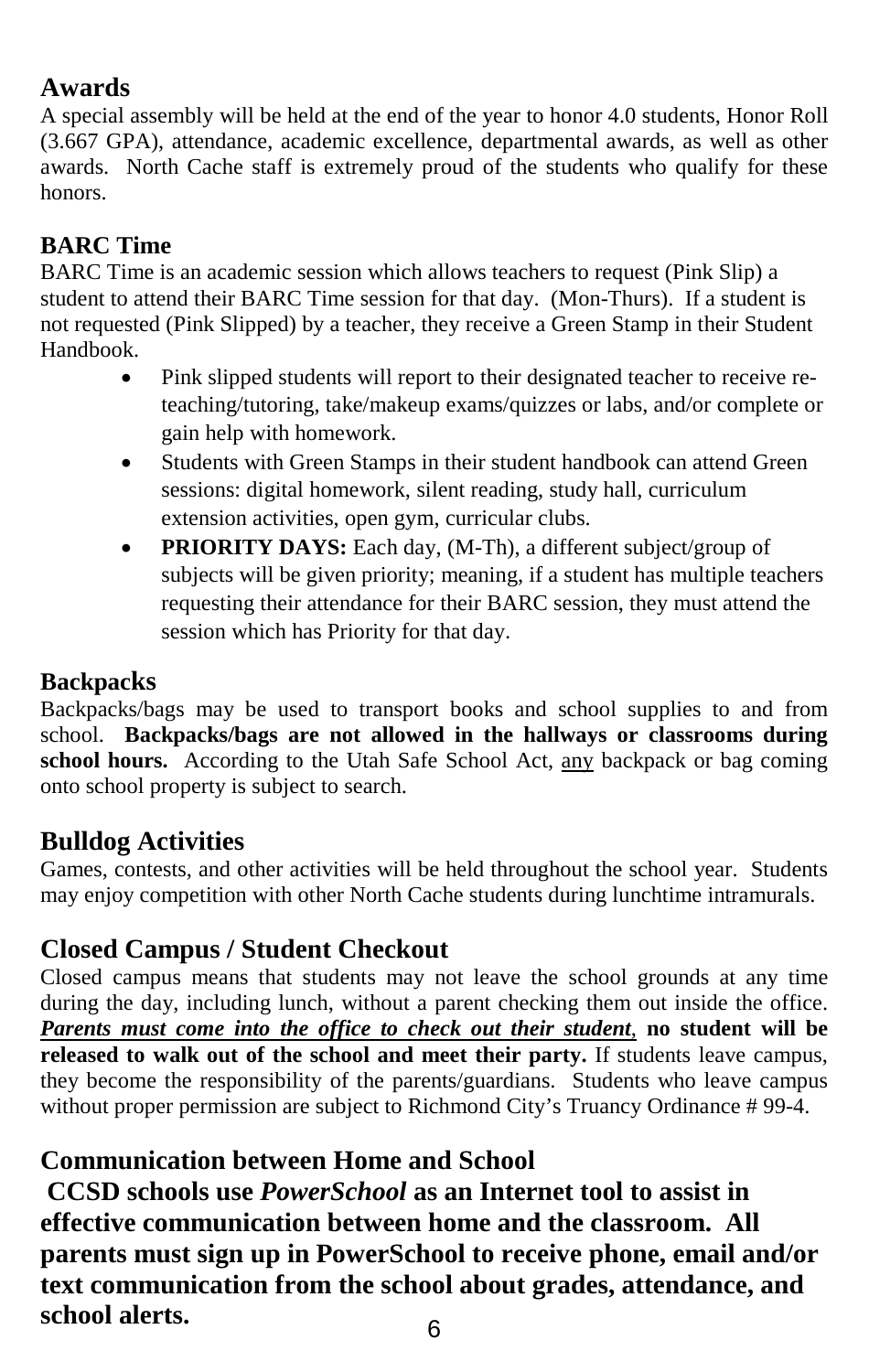# **Discipline Policy (Pages 7-13)**

The following list includes common infractions of school rules. Because other forms of misbehavior are not listed does not mean that they are permitted.

## **1. Classroom Disruptions**

Students displaying inappropriate behavior in the classroom will be dealt with by the classroom teacher. If the problem persists, an office referral will be made. Excessive classroom disruption may result in a referral to the school resource officer.

# **2. Profanity, Vulgarity, Obscene Materials**

Includes obscene language, racial profanities, gestures, or pornographic materials. Consequences may include but are not limited to:

a. School service learning, detention, referral to the school resource officer, and parent/guardian contact.

#### **3. Insubordination**

Disrespectful behavior towards an adult in authority – Refusal to identify one's self, disrespectful language, challenging authority, refusing to obey a reasonable request, running from an adult in authority, or lying to an adult in authority. Consequences may include but are not limited to:

- a. Office referral.
- b. Parent/guardian contact by teacher and/or administration.
- c. Detention and/or suspension.
- d. Referral to the school resource officer

#### **4. Cheating**

Cheating is 1) unfair, 2) breaks trust between students and staff, 3) violates school rules, 4) dishonest, 5) and is generally described as plagiarism (copying the work of others and submitting it as your own) or securing answers in a dishonest way. Consequences may include but are not limited to:

- a. Detention, suspension, or other appropriate action as assigned by administration.
- b. Automatic failing grade on the assignment/test and a drop in citizenship grade.
- c. Teachers shall counsel the student(s); parents will be contacted by the referring teacher.
- d. Teachers shall refer students to administration for documentation and appropriate intervention.

### **5. Cell Phones**

The district has adopted the following policy as a guideline for students in grades 7 and 8: (see CCSD Policy II-H1)

*"Students may use cell phones before and after school, as long as they do not create a distraction or a disruption. Use of cell phones during the school day is prohibited and they will be powered completely off. Use of cell phones is strictly prohibited in classrooms, locker rooms, restrooms, and shower facilities. Students who violate these rules are subject to removal from school and may have their electronic devices confiscated for a period of time."*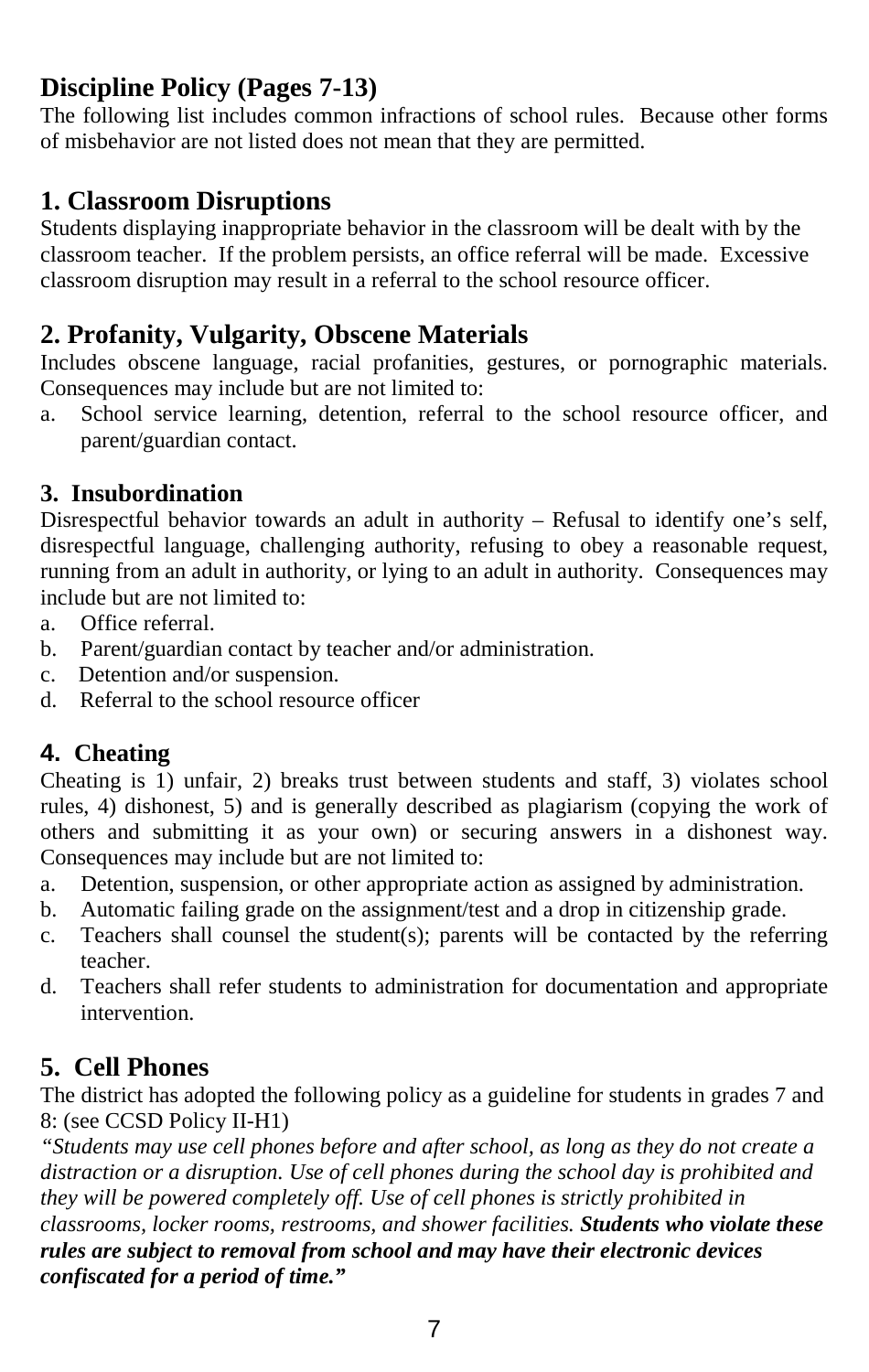North Cache will allow the use of electronic devices such as cell phones and iPods before and after school and during lunch breaks as long as they do not create a distraction or a disruption. Students needing to use their phone at other times during the day may arrange with a teacher in their classroom or in the office. Consequences may include:

- a. First violation: phone returned at the end of the day to the student.
- b. Second violation: phone returned after 5 school days, or to parent only.
- c. Successive violations: phone returned to parent only with a signed contractual agreement requiring student to check in the phone at the beginning of school each day.

#### **6. Student Affection and Familiarity**

Public display of affection (PDA) and behaviors of sexual connotation or nature are inappropriate at school. Examples include kissing, inappropriate touching, and excessive hugging. Consequences may include but are not limited to:

- a. Warning.
- b. Office referral.
- c. Parent contact.

### **7. Bus Behavior**

Every student has the obligation to obey school bus regulations. The school bus and bus stops are considered extensions of the school. Consequences may include but are not limited to:

- a. The bus driver and school administration may take appropriate disciplinary action.
- b. Loss of one's bus transportation privileges.

#### *Cache County Student Transportation Policy*

Where travel is involved, students must ride district-approved transportation to any school-sponsored activity. Students who ride district-approved transportation to a school-sponsored activity will return on this transportation unless they are physically handed over to their parents. Parents are the only persons allowed to provide return transportation in a private vehicle at any event (no exceptions of allowing other family members to transport a student to or from an activity).

*District Transportation Policy states: "Any student who knowingly avoids school officials so that they cannot be transported back from an event will automatically be excluded from Activity Trip bus transportation for a minimum of one complete year (365 days) or up to the remainder of the student's school experience, at the discretion of the school administrator."*

No school-sponsored activity (in or out of district) will be exempt from transporting students by district-sponsored transportation and adhering to the above policy.

#### **8. Tardy to Class**

We firmly believe all students are capable of getting to class on time. A tardy is defined as not being in your seat when the bell rings. Students will be expected to be to **ALL** classes on time. Excessive tardies will have an impact a student's academic grade, citizenship grade, and therefore participation in extracurricular activities. Being late to class more than **10 minutes** without a valid excuse may be considered a sluff. All tardies will be documented by the classroom teacher. Attendance details are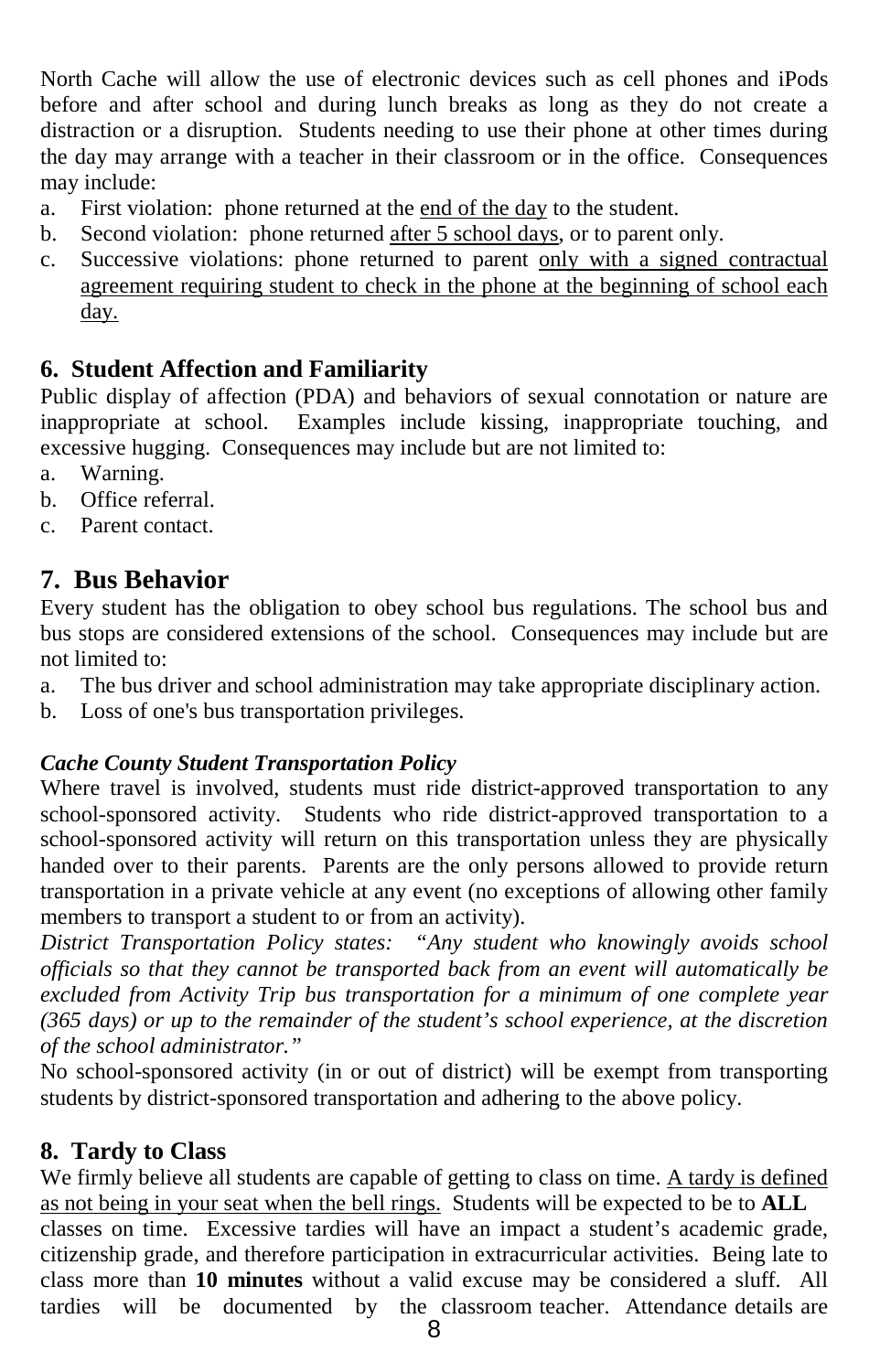available to students and parents using *PowerSchool*. Consequences may include but are not limited to:

- $1<sup>st</sup>$  &  $2<sup>nd</sup>$  tardies = Teacher warning.
- $3<sup>rd</sup> \& 7<sup>th</sup>$  tardies = Teacher phone call to parents.
- On the  $4<sup>th</sup>$  tardy and every tardy after the 7th = Lunch detention or before/after school as assigned by the teacher to make up time.
- a. Tardiness may impact a student's citizenship grade as they are tied to the North Cache DRSL's (Desired Results for Student Learning). Tardiness will affect citizenship as follows: No tardies = "H", 2-3 tardies = "S", 4 tardies = "N", 5 or more tardies  $=$  "U".

#### **9. Inappropriate Behavior**

Excessive running in the halls, yelling, cutting in lunch line, and any other behavior not conducive to an orderly school environment will not be tolerated. Consequences may include but are not limited to:

- a. Warning.
- b. Office referral.
- c. School service.
- d. Detention
- e. Parent notification.

#### **10. Substitute Teacher Referral**

Substitute teachers are guests in our building and will be treated with extra courtesy. Treating a substitute teacher with disrespect is never allowed. Consequences may include but are not limited to:

- a. Office referral.
- b. Student and parent/guardian conference with administration.
- c. Detention and/or suspension.

#### **11. Throwing Objects**

Throwing objects, including snowballs, is dangerous and unacceptable behavior on school grounds. Consequences may include but are not limited to:

- a. School service.
- b. Parent notification.
- c. School service, detention, and/or suspension.

#### **12. Items Not Acceptable at School or in the Classroom**

Do not bring unnecessary electronics and other expensive/valuable items to school. North Cache is not responsible for items lost or stolen at school. Any item that is distractive to the learning environment may be considered a "nuisance item":

- a. Clothing advertising drugs, alcohol, gang association, gives the appearance of gang associations, or which display inappropriate language or designs. (see "Dress Code").
- b. Hats, bandannas, or blankets. (see "Dress Code").
- c. Revealing or distracting clothing. (see "Dress Code").
- d. Food and drink are not allowed in the main building.
- e. Skateboards, longboards, rollerblades, "heelies" or shoes with wheels, any real or fake weapons such as guns and knives, etc.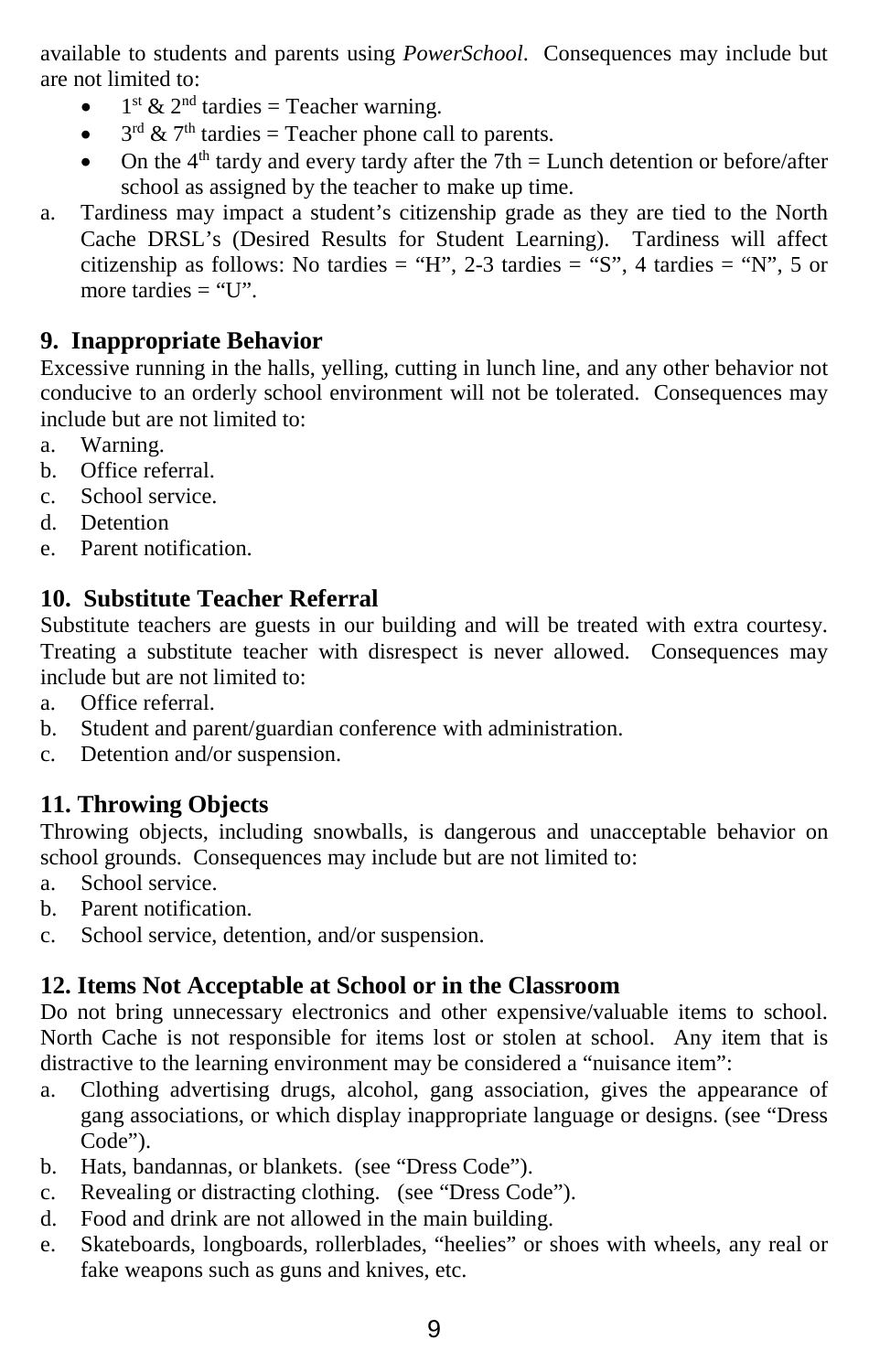f. Weapons, chains (including wallet chains), explosives, flammable materials, lighters, or other materials dangerous to persons or property. (UCA 53A-3-502) *Items may be confiscated. Building administrators may return items after contact with a parent/guardian.*

# **13. Violation of the Law**

**Examples may include stealing, selling and/or use of drugs, extortion, etc. Conduct which is a violation of the law off the school grounds is a violation of the law on the school grounds. Consequences may include but are not limited to:**

- a. Referral to the proper law enforcement agency.
- b. Parent conference.
- c. Detention and/or suspension *up to* 10 days.
- d. The student may be expelled if the CCSD Board of Education deems it necessary.

### **14. Vandalism / Damaging School Property**

Damage or destruction of school property such as books, materials, or building. Consequences may include but are not limited to:

- a. Parent/guardian contacted.
- b. Payment of damages.
- c. Detention and/or suspension.
- c. Referral to school resource officer.

### **15. Use or Possession of Contraband**

Students are forbidden to use or bring to school (or school activities) illegal drugs, alcohol or tobacco, lighters, vaping paraphernalia, knives, weapons, or other contraband that is dangerous or disruptive. Consequences may include but are not limited to:

- a. Student/Parent conference.
- b. School suspension (not to exceed 10 days).
- c. Referral to school resource officer.
- d. Expulsion by CCSD Board of Education.

# **16. Alcohol & Tobacco Policy**

Alcohol and tobacco are not allowed on school property or at school functions by students, staff, or visitors. Alcohol and tobacco advertising on shirts, caps, notebooks, etc. is not allowed on school grounds or at school functions. Consequences may include but are not limited to:

- a. Parent conference.
- b. Required to change or cover clothing.
- c. Detention and/or suspension *up to* 10 days for possession.
- d. Referral to the school resource officer.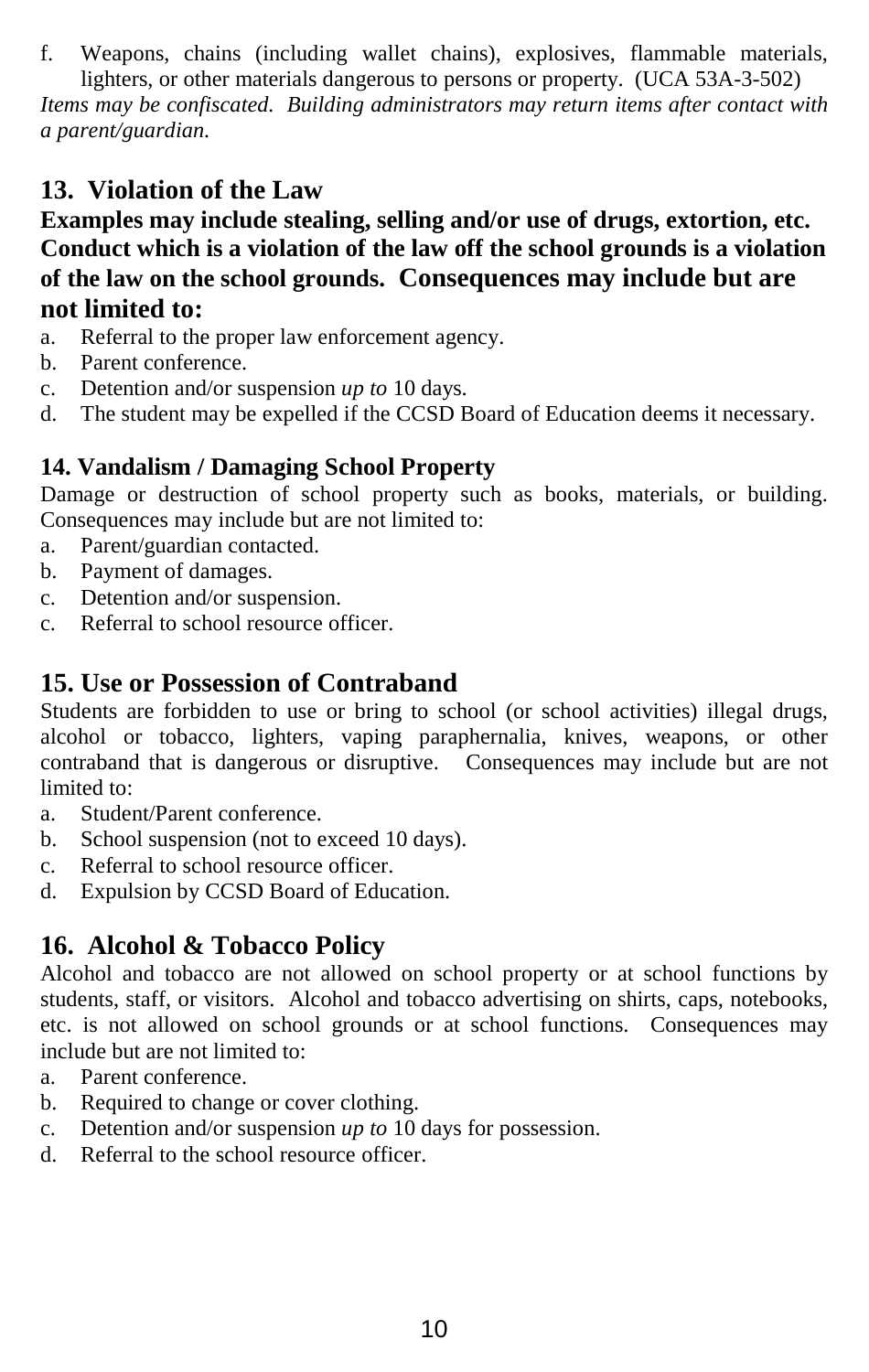# **17. Bullying, Fighting, Threatening Behavior**

Richmond City Ordinance 2002-1 states: "It is a class C misdemeanor for any person to threaten physical force against another person or to challenge, invite or engage in a fight." CCSD policy states, "No school employee or student may engage in bullying (hazing) or cyber-bullying a school employee or student." *A student who provokes others to fight shall have their parent(s) notified and administrative intervention as needed.* Consequences may include but are not limited to:

- a. Suspension or removal from a school-sponsored team or activity including school sponsored transportation.
- b. Detention and/or suspension.
- c. Other action as determined appropriate by administration.
- d. Referral to school resource officer.

# **18. Truancy-Sluffing**

Failure to attend school all or part of the day without a parent or legal excuse (illness, doctor's appointment, funeral in the immediate family). If a student leaves campus they become the responsibility of the parent/guardian. Consequences may include but are not limited to:

- a. Zeroes may be recorded for missed work and students may not be permitted to make up work for truancy.
- b. A "U" citizenship grade may be given for that trimester.
- c. Parent notification.
- d. Possible loss of credit for excessive truancy.
- **e.** Repeated offenses may be dealt with according to the Richmond City Truancy Ordinance 99-4, district policy, and/or state law.

### **19. Sexual Harassment**

Sexual harassment means unwelcome sexual advances, requests for sexual favors, or other verbal, visual, or physical conduct of a sexual nature made by another person. The Cache County School District views sexual harassment as an illegal form of discrimination. If you believe you are being sexually harassed, your best recourse may be first to tell the person involved that you are uncomfortable with the behavior, you do not like it, and that you want it stopped. You also have the right to take the problem directly to the school or district authorities. Anyone who is a victim of, or a witness to sexual harassment taking place, has the right to file a complaint with the Title IX Director at the district office. Consequences may include but are not limited to:

- a. Conference with administration.
- b. Parent/guardian contact.
- c. Investigation by the school resource officer.
- d. Investigation may lead to possible detention and/or suspension.

### **20. Gang Paraphernalia**

Gang identification or grouping of any kind is not allowed at the school. Anything deemed by school officials as identifiable gang material(s) will be taken and not returned. Consequences may include but are not limited to:

- a. Office referral.
- b. Referral to the school resource officer.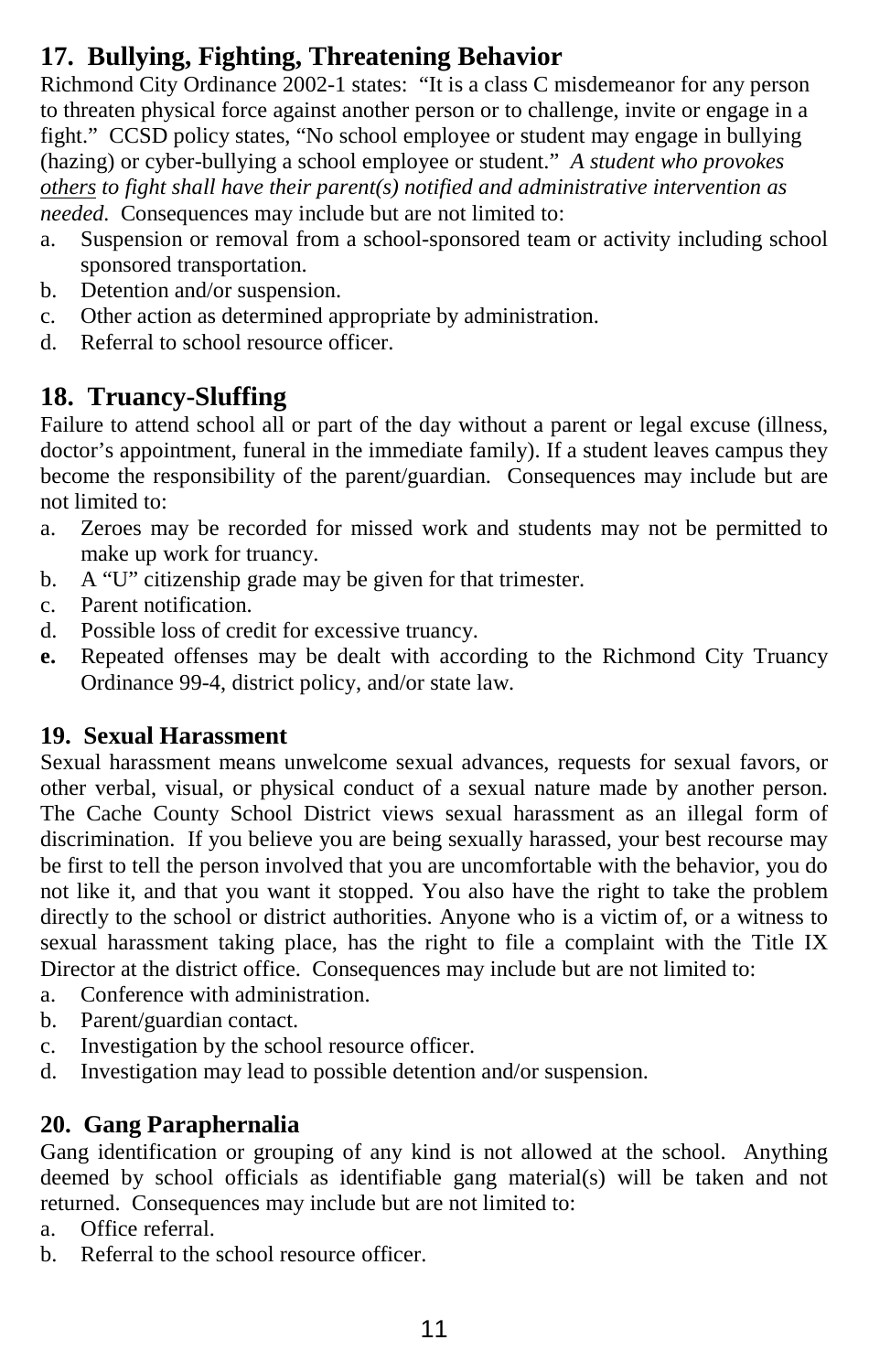#### **21. Safe Schools Violation**

Safe school violations include weapons, acts of violence, or other harmful or potentially harmful items. Consequences may include but are not limited to:

- a. Suspension and possible expulsion. (Section 9, Student Personnel Policy, CCSD Board policy).
- b. Referral to the school resource officer.

## **Dress Code**

**Purpose:** There is a positive relationship between good dress and grooming habits, good work and study habits, and proper school behavior. State and federal laws, as well as Cache County Schools and district policies, require an atmosphere at school which provides for a safe, orderly, and a distraction-free environment. The following dress code has been designed to support such an environment.

#### *Any clothing, hair style, or personal adornment that, in the judgment of the staff and/or administration, poses a safety hazard, is immodest, unclean, offensive, distracting and/or causes a disruption within the school, appropriate action will be taken.*

Students shall dress in a manner that shows respect for the educational environment and is befitting the day's activities. Students' clothing and jewelry must not present a health or safety hazard or distraction, which would disrupt the educational mission. Disruption may be defined as reactions by other individuals to the clothing or adornment, which causes the teacher/administrator to lose the attention of the students.

Adherence to dress and grooming standards is the responsibility of the student and his/her parents/guardians. Enforcement of the school's dress code and standards is the responsibility of the school administration, faculty, and staff. Teachers are expected to remind non-complying students of the rules and to seek compliance, according to the Cache County School District Board Policy. Teachers are expected to report to the administration any student who does not comply with the teacher's request. Consequences may include but are not limited to:

- Students who choose not to comply with the staff member's request may be reported to school administration.
- Students will be required to change clothes, turn clothing article inside out, call home for a change of clothes, or wear a school-designated article of clothing loaned by the school.
- Subsequent violations of the dress code may result in a parent conference and/or student suspension.
- Any item which violates the dress code may be confiscated and returned only to the student or parent at the discretion of the administration.

#### **The Cache County School District has established the following guidelines to aid parents and students in selecting proper school attire:**

- Students should be clean and well groomed (hair, clothes, cosmetics). If safety is a factor, more stringent standards may be applied.
- Shoes or sandals must be worn at all times while on campus
- Except for religious or medical purposes, hats, caps, and other head coverings (sweatshirt hoods) shall not be worn or displayed inside school facilities during school hours.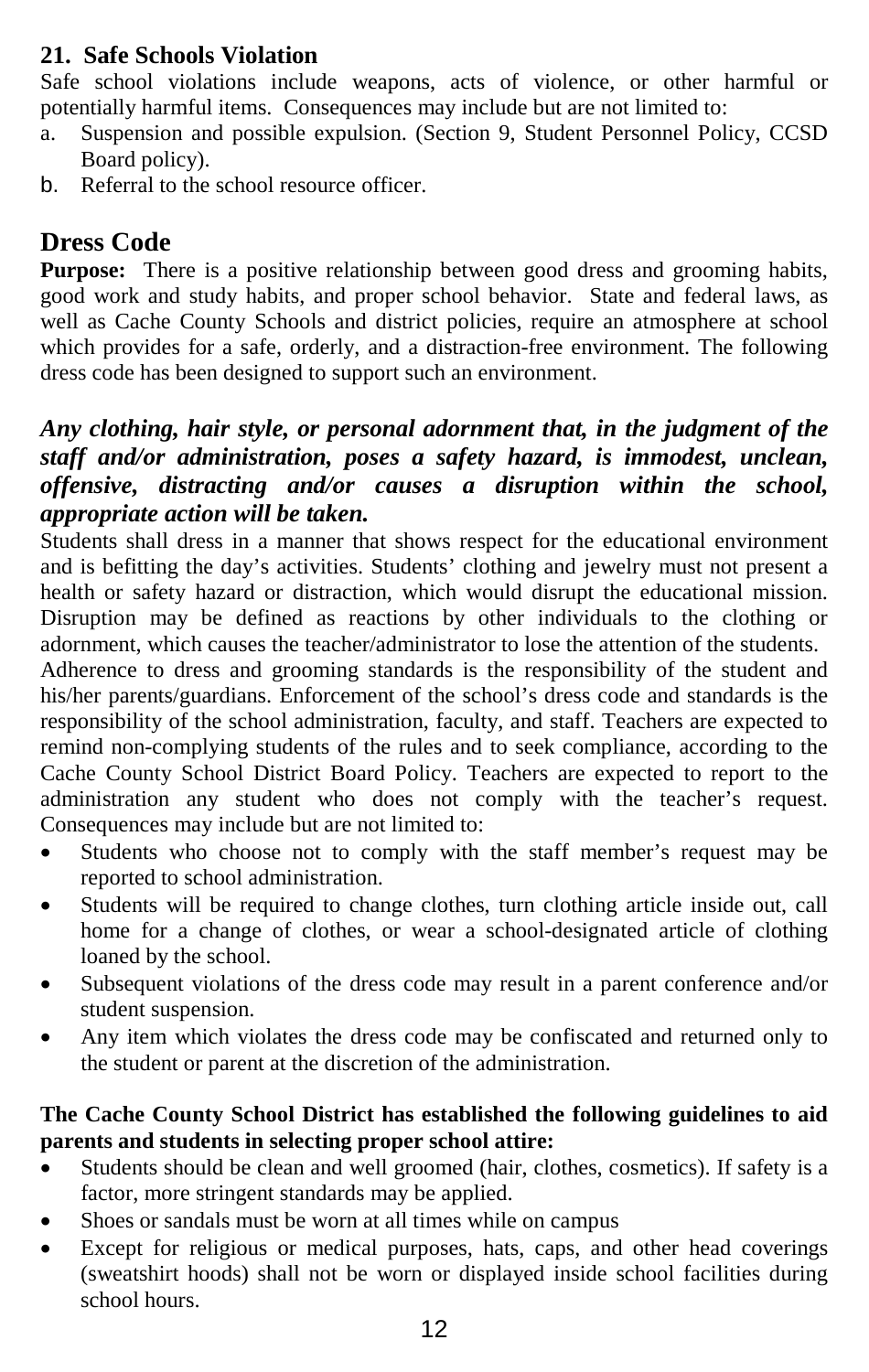- Clothes shall sufficiently cover undergarments at all times.
- See-through or net fabrics, halter tops, off-the shoulder or low-cut tops, bare midriffs, and muscle shirts (sleeveless/bare midriff shirts) are prohibited.
- Shorts and skirts must be near the knee
- Metal accessories (spikes) that present a hazard to the health or safety of the wearer or others are prohibited on school grounds.
- No trench coats or backpacks allowed in use throughout the day.
- Clothing, jewelry, personal items (backpacks/bags, binders, bandannas, etc.), and skin shall be free of writing, pictures, symbols, insignia, or color combinations which:
	- a. Communicate crude, profane, or sexually suggestive messages
	- b. Displays drug, alcohol, or tobacco advertising, promotion, or likenesses
	- c. Advocate racial, ethnic, or religious prejudice
	- d. Represent or give evidence to gang membership or affiliation

*Any clothing in question will be scrutinized and left to administration to determine appropriateness and whether it shall be allowed.*This dress code is for the protection and preservation of the teaching and learning environment and for the safety of all students, staff members, and visitors. Please remember that the dress code policy applies to all students whether attending school or any school function (as participant or member of the audience), regardless of time or place.

# **Eligibility - UHSAA (Utah High School Activities Association)**

North Cache will adhere to all UHSAA requirements. It is the responsibility of the student athletes to know their sport requirements. Coaches may choose to have a higher standard than the UHSAA. The following is a minimum standard for participation in all Extra-Curricular activities:

- 1. Attendance- Maintain 90% attendance for the participating trimester (No more than 6 days or 42 class periods of absence)
- 2. Grades- Maintain a 2.0 GPA and receive no more than one failing grade in the preceding or current trimester. Example, students will need to show eligibility at the end of third trimester in order to participate in fall sports the next year.
- 3. School Fees- Full payment of all school fees must be current.

### **Hallway and School Safety**

It is important that students maintain appropriate behavior in the hallways during and between classes. Sprinting, yelling, pushing, clumping, and other potentially unsafe behaviors are not allowed. When moving through the halls or down stairs, please stay to the right hand side to allow freedom of movement. A hall pass (student handbook) is required when traveling outside a classroom other than during passing times.

### **Incentive Activities**

~ Monthly, Incentive Activities will be offered as positive reinforcement for those students who have no missing assignments since the previous Incentive Activity.

 $\sim$  There will be a mid-year and the end of the year Incentive Day offered as a positive reinforcement to celebrate students' accomplishments. The following criteria will be used to identify those who are allowed to participate: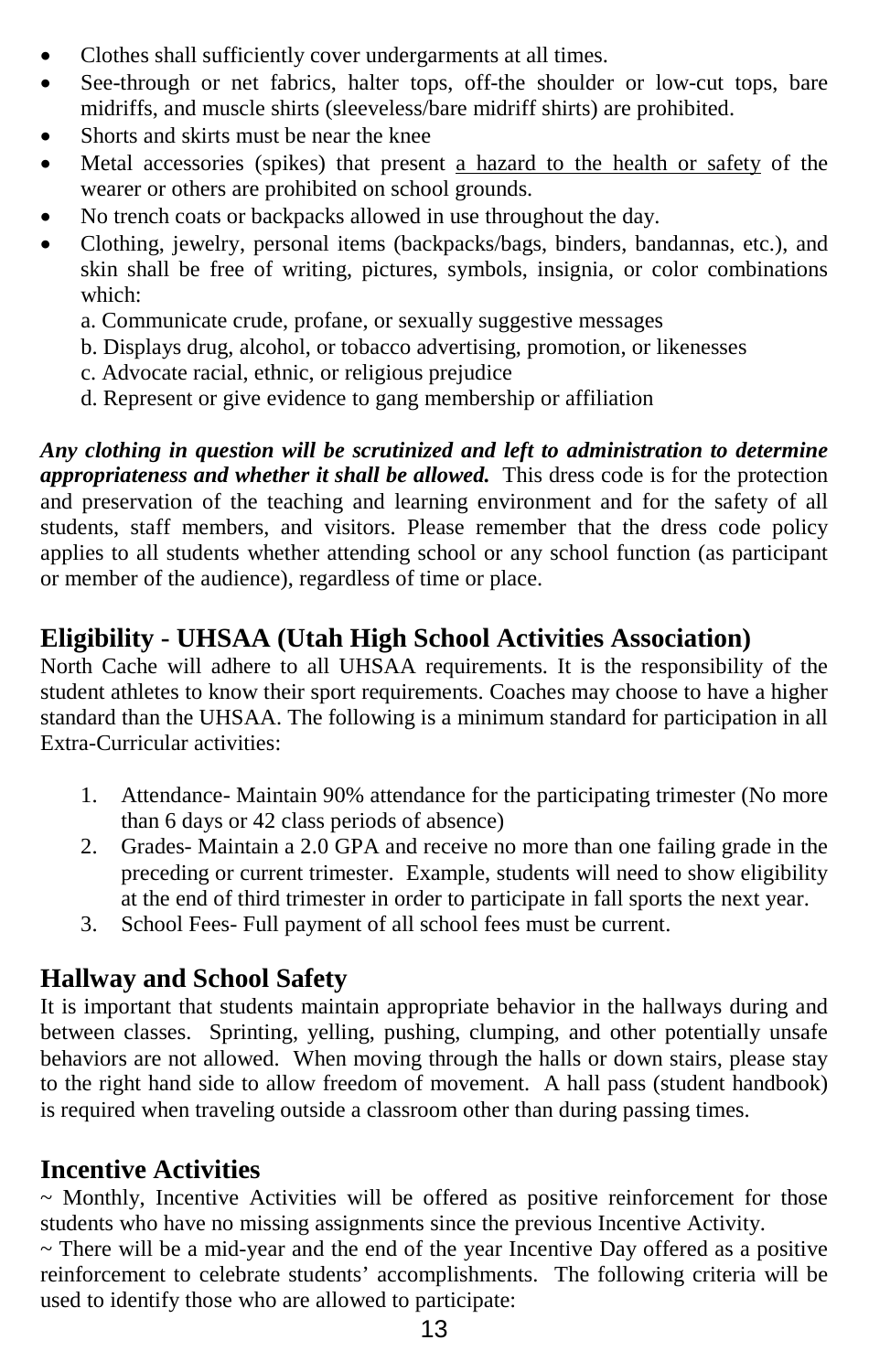- $\bullet$  2.0 GPA
- No "F" (failing) academic grades
- No "U" and only 1 "N" citizenship grade
- No more than 6 total tardies
- 90% Attendance- 6 days or 42 class periods
- No major or excessive office discipline referrals (as determined by administration)
- No missing assignments

# **Illness or Injuries at School**

Students not feeling well or injured should report to the office immediately. Ill students should go home as soon as possible. Staying in the restroom without notifying the office will be considered a sluff. *Students, who have medical conditions that require medications at school or regular health care attention, need to file a Health Plan with the district office and the school. A student may never share medications of any type with another student.*

# **Intramurals**

Whenever school funding is possible, a wide variety of intramural activities will be offered during the lunch hours. We encourage all students to participate.

# **Lockers**

Each student will be assigned a locker. Lockers should be kept neat and clean (no stickers). Overfilling or forcing the locker door closed may result in damage to coats, backpacks, and lockers. It will also result in jammed lockers. Students must not change lockers without the consent of the administration. Students should keep their locker combinations private. Do not use a locker that is not assigned to you**.** Lockers are subject to random searches.

# **Lunch**

Students may choose to buy school lunch or bring their own. Lunches are to be prepaid in the office; the payment is credited in each student's individual lunch account. Students will be notified when their accounts are nearing a zero balance. Free and reduced-price lunches are available by application and are served at the three main lunch lines only; Ala Carte is not included. Forms may be accessed online or picked up in the main office. Parents have the right to have the student purchase food items from the main lines only. Remember your student ID card is also your lunch card, do not deface it.

All students are expected to use proper behavior at all times during lunch periods, thus helping to keep a clean and pleasant atmosphere. Students need to respect adults who may be on duty or staffed in the lunchroom and need to respond to any requests made by these adults.

Federal School Lunch guidelines state that "all school lunch food items must be consumed in the cafeteria". This also helps eliminate the litter problem around the building. Please keep North Cache a beautiful place by placing all litter in waste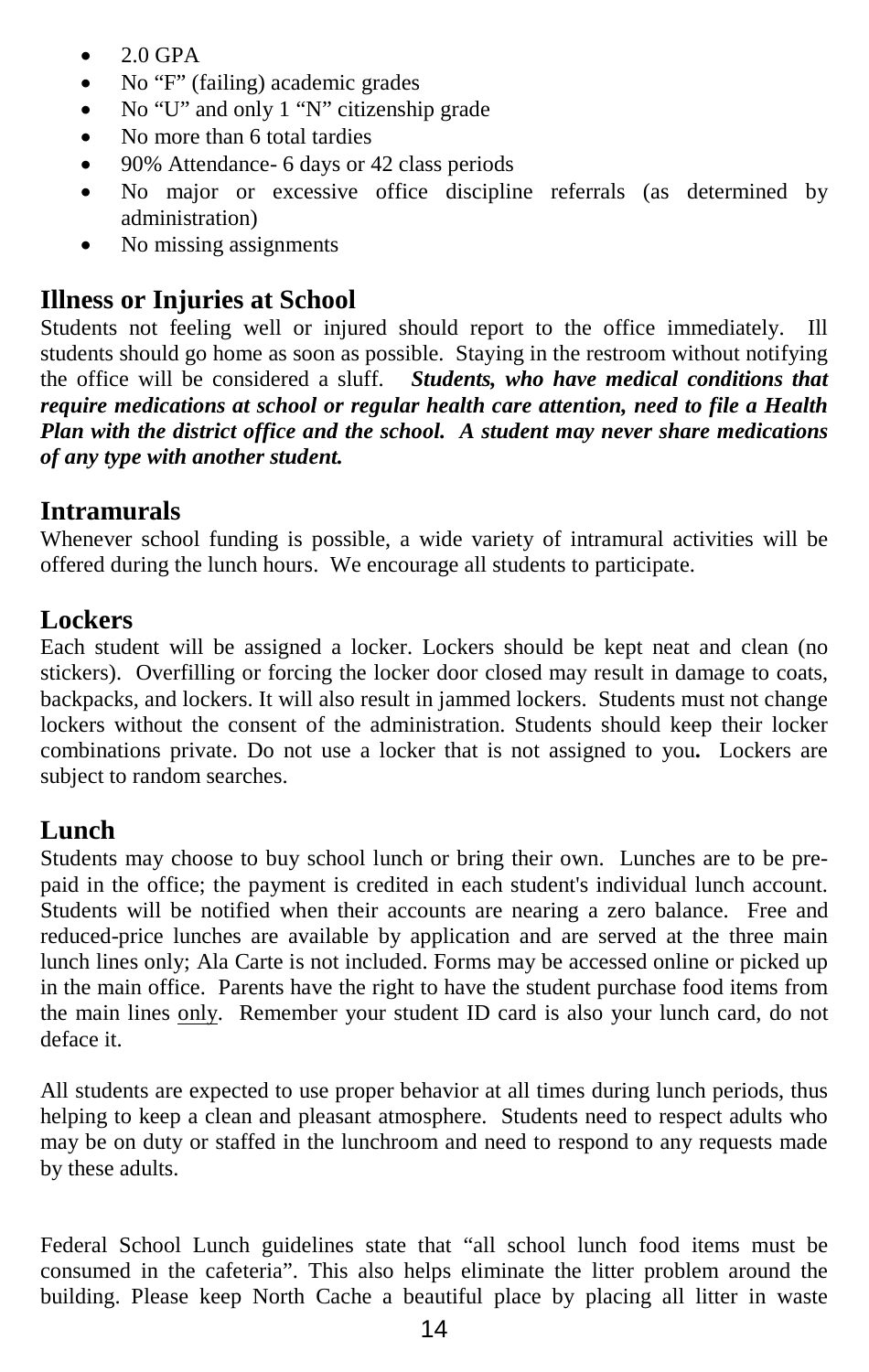receptacles. Food and drink items are not allowed in the main school building. Costs:

- Lunch- \$2.25 (weekly \$11.25; Adults \$3.50/meal).
- Breakfast \$1.65 (weekly \$8.25-available from 7:15-7:35; Adults \$2.00/meal).
- Ala carte items vary in price and may be purchased with the student's lunch card.

# **Remediation and Tutoring**

Teachers are available to provide individual help before and after school. Responsible students check with teachers on availability and times. The CVTD bus leaves North Cache at 3:25 PM, 4:10 PM, and 5:00 PM.

#### **School Pride Day**

We are proud of our school. On Fridays, students and staff are encouraged to wear clothing that represents our school colors or logo.

#### **Student Government**

Students who qualify by maintaining 3.0 or better in all classes, maintaining good citizenship grades, and have been elected by student and staff vote may serve at Green Canyon or Sky View Freshmen as class officers. ("F" or "I" grades are NOT allowed, nor are any citizenship grades of "U". Two "N's" during the current year will also disqualify you.) A minimum of 90% attendance is required. Students may be removed from student leadership for any behavior that is not considered exemplary.

#### **Student ID Cards**

All students will receive a student identification card. Cards are used for ID, lunch, and the media center. Replacement cards may be purchased for \$3.00. Cards may be held by the lunch staff for negative balances. Students should not deface their cards.

#### **Student Insurance**

Student Insurance is available. Check online at CCSDUT.org or with the secretaries in the main office if interested. The school does not insure students for accidents or illnesses. Students are not covered by insurance while in school unless student insurance is purchased.

#### **Technology/ Information Resources**

Students at North Cache are privileged to have access to many kinds of electronic information resources. The use of electronic resources is a privilege and not a right. Inappropriate use of resources will result in the loss of services, disciplinary action, and/or referral to legal authorities. Your privileges will be denied, revoked, or suspended for inappropriate activities on the internet or other electronic information resources. You are given a Gmail account and may not save files in this account that are inappropriate or violate any of the school's rules, nor anything that would violate the district's Acceptable Use Policy. Useful online resources include:

<http://pioneer.uen.org/k12/> - The first and foremost site to look at!

[http://www.worldbookonline.com](http://www.worldbookonline.com/) - A wonderful source!

<http://www.auntlee.com/ebooks/index.html> - Free e-books!

<http://librivox.org/> - Free audiobooks!

See the library/media teacher for any necessary passwords.